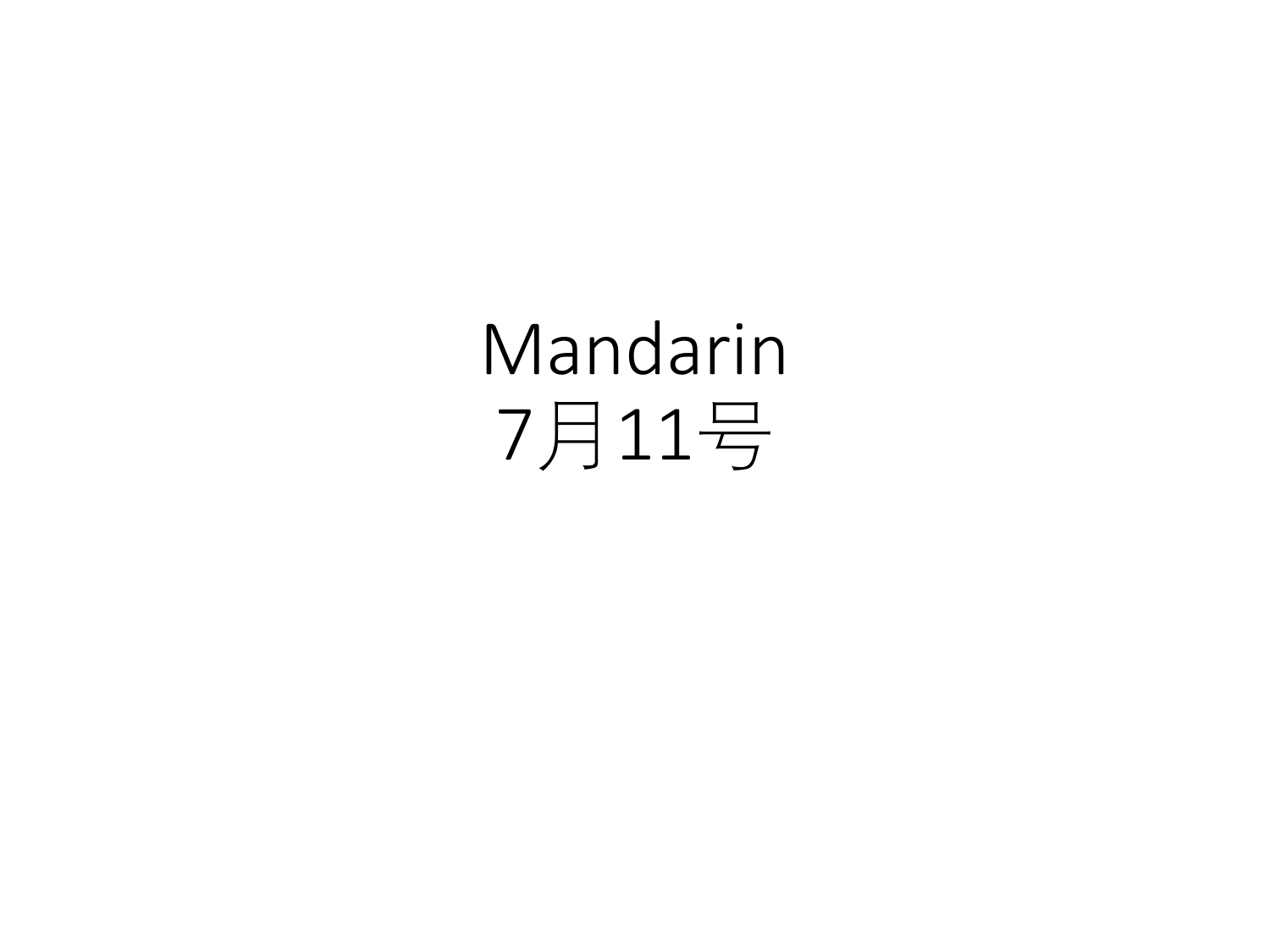#### Exercises 3&4 answers:

- Questions 26 30 : False, true, false, true, false
- Questions 31 35 : A, D, B, C, F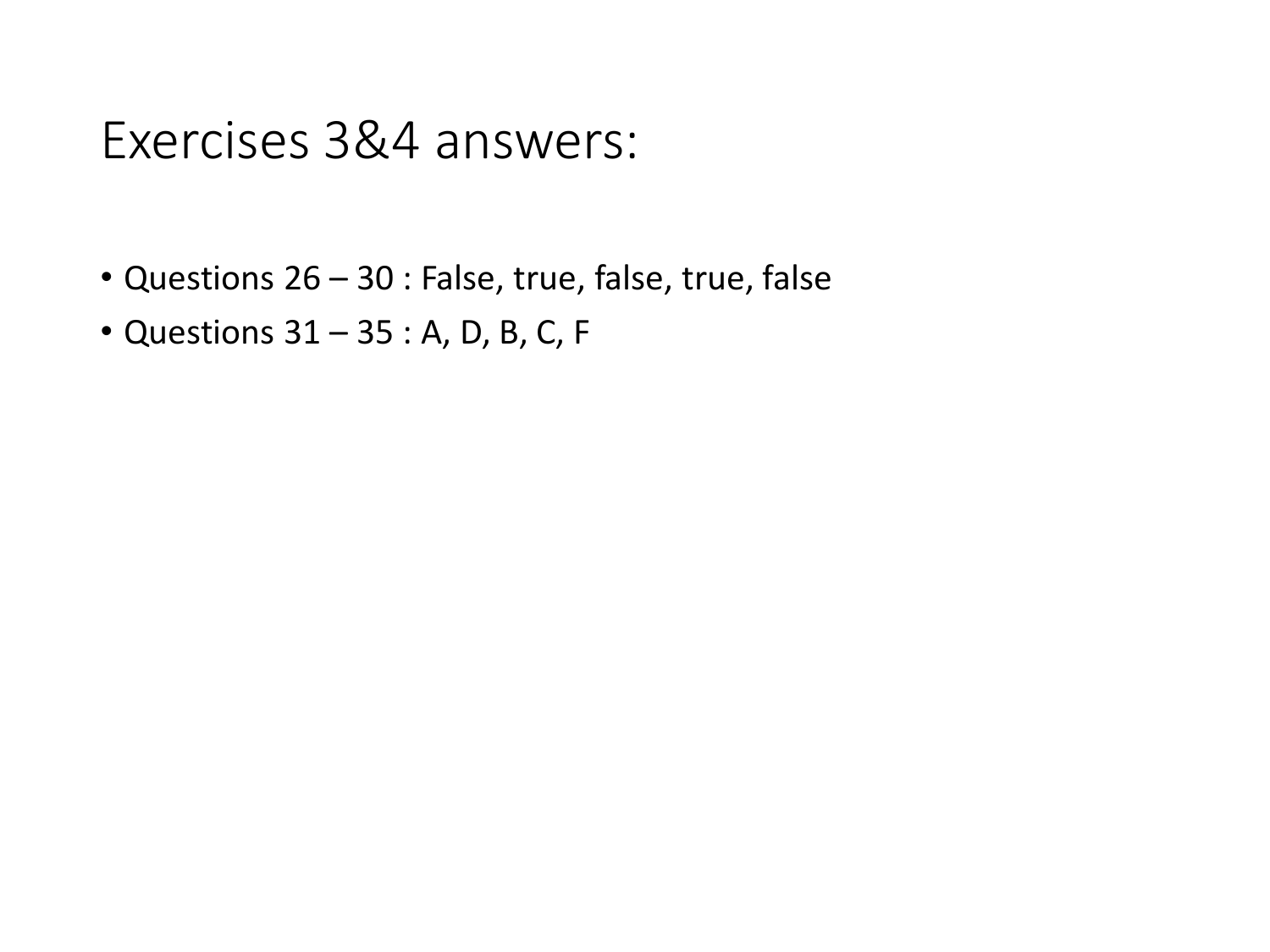We practised these questions again:

## 问你的同学是否 Ask your partner if …

- s/he prefers tea or coffee
- s/he prefers bread or noodles
- s/he prefers drinking hot water or cold water
- s/he prefers football or tennis
- s/he prefers playing tennis or watching tennis
- s/he prefers reading a book or reading a newspaper
- s/he prefers red tea or black tea
- s/he prefers watching TV or watching a film
- s/he prefers buying clothes or buying food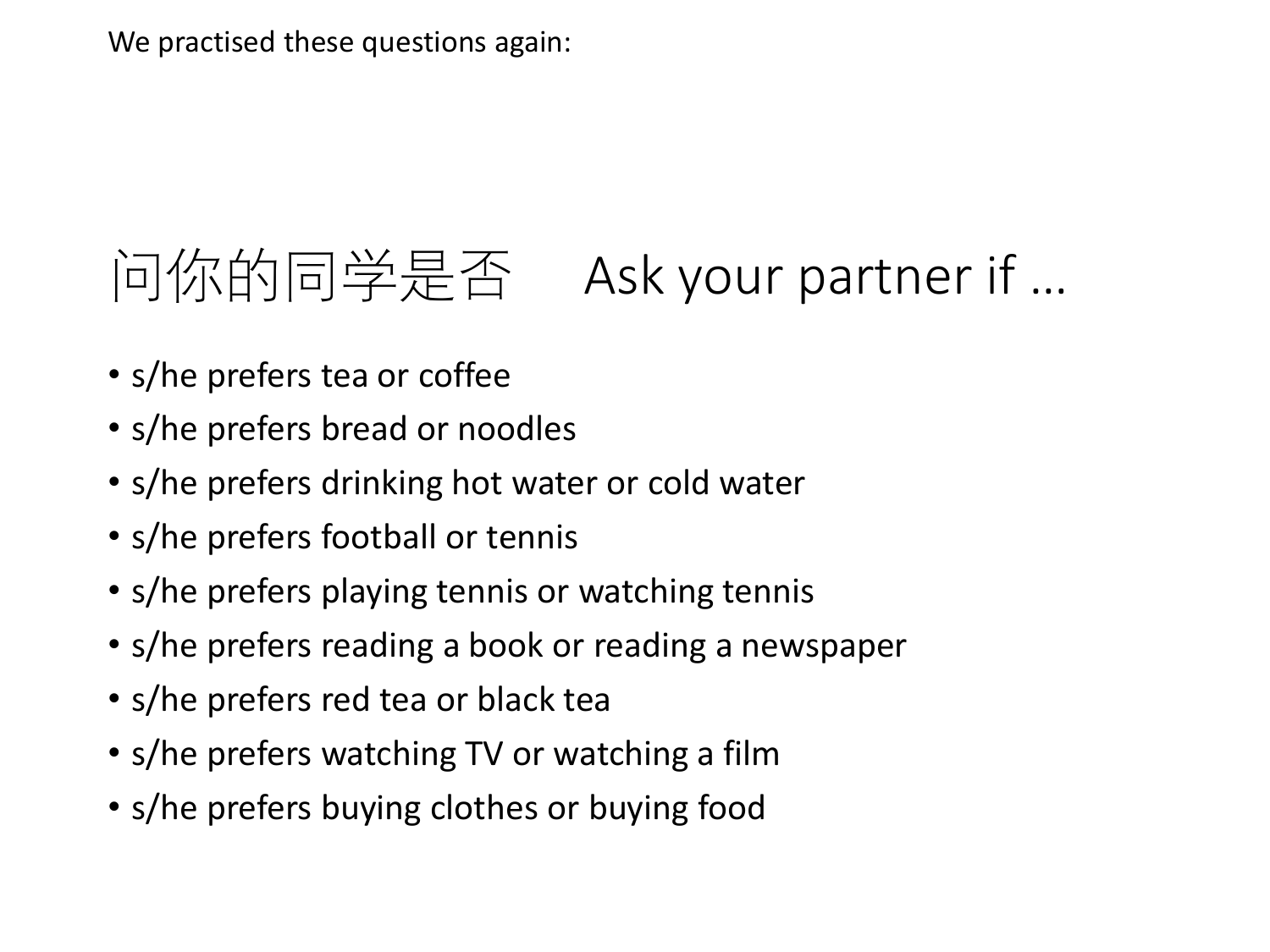### Reasons — 理由

- •Brainstorm … why you might want to travel to a particular location. EG:
- •Ask and answer:
- •你最想去什么地方旅游?
- •我最想去 。。。 因为 。。。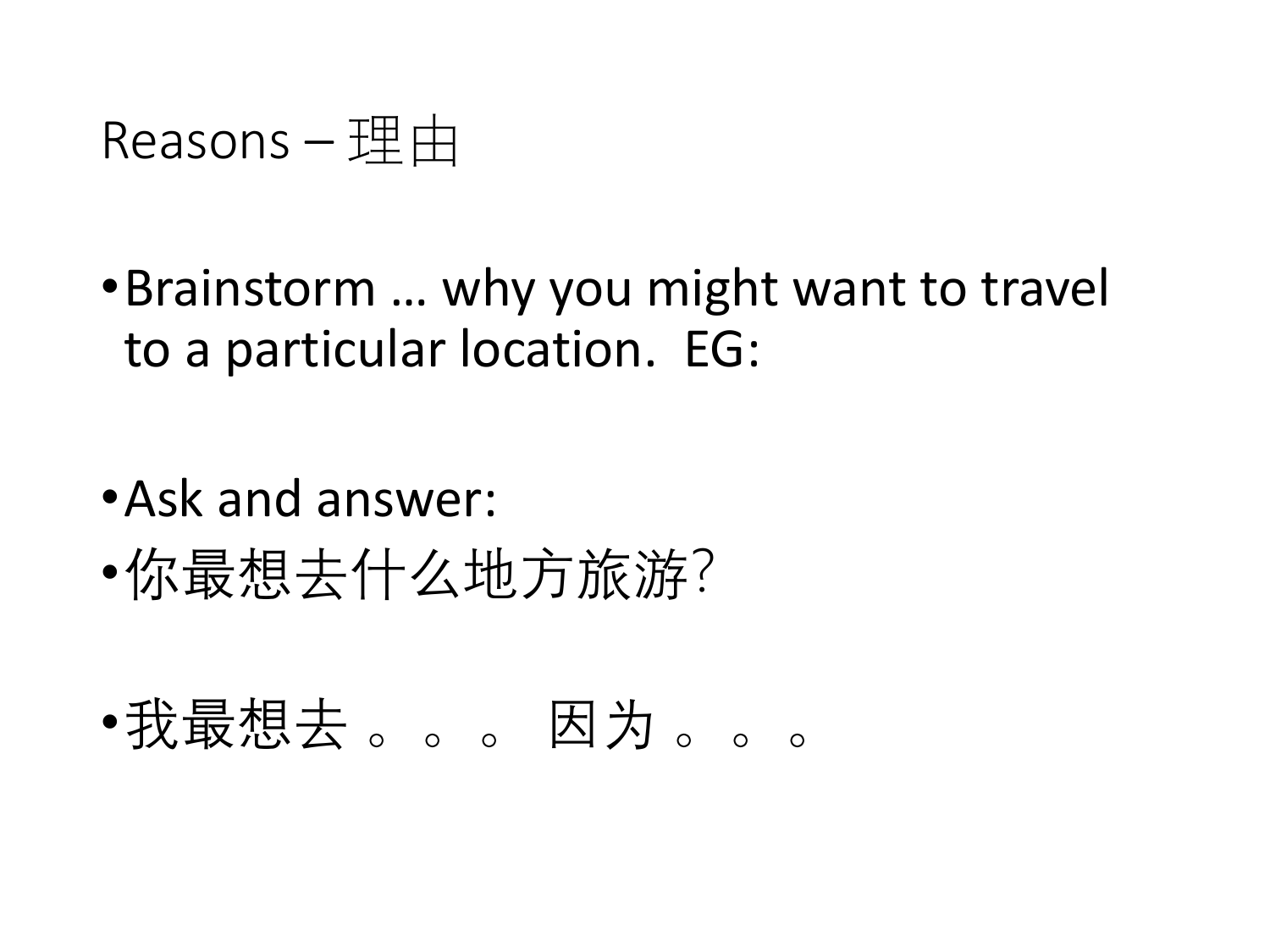### Reasons you might want to visit a country

- 人很多/人很少
- 东西很不贵
- 我会说 。。。 (法语)
- 山水很美丽
- •我很喜欢吃(法国)菜
- 我想认识不一样的人
- 我觉得 。。。。 很有意思 等等 (etc)